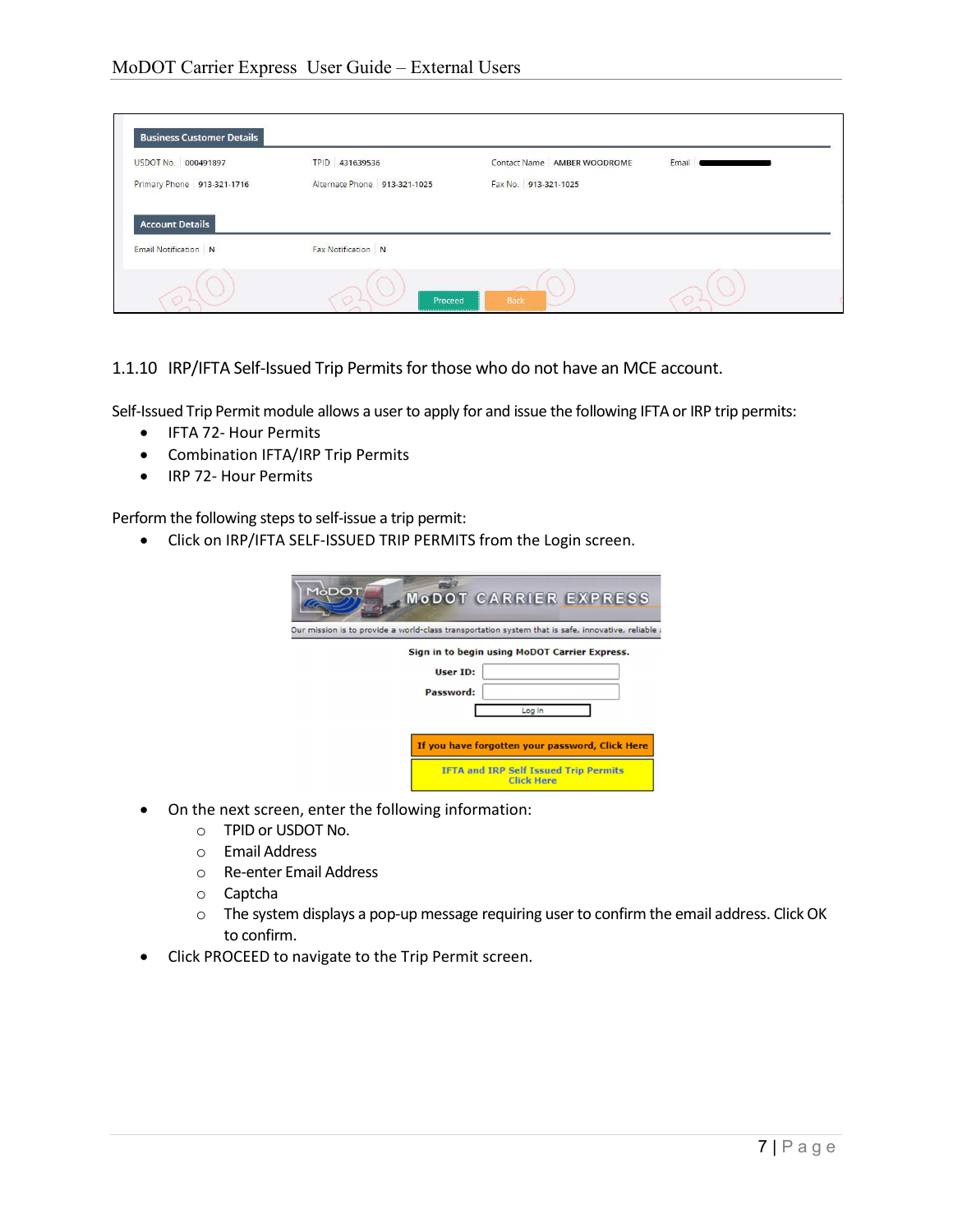|                                                                         |                                  |                                                                | <b>Trip Permit</b>        |
|-------------------------------------------------------------------------|----------------------------------|----------------------------------------------------------------|---------------------------|
|                                                                         |                                  |                                                                |                           |
| <b>Customer Details</b>                                                 |                                  |                                                                |                           |
| MCE Customer ID                                                         | Legal Name                       | <b>DBA</b> Name                                                |                           |
| $\mathbb O$                                                             | <b>BJ PRIMMER INC</b>            |                                                                |                           |
| <b>Address Details</b>                                                  |                                  |                                                                |                           |
| <b>Business Address</b>                                                 | <b>Mailing Address</b>           |                                                                |                           |
| Street                                                                  | Zip Code                         | Jur                                                            | City                      |
|                                                                         |                                  |                                                                | $\checkmark$              |
| County                                                                  | Country                          |                                                                |                           |
|                                                                         | <b>US</b>                        |                                                                |                           |
|                                                                         |                                  |                                                                |                           |
|                                                                         |                                  |                                                                |                           |
|                                                                         |                                  |                                                                |                           |
|                                                                         | USDOT No.                        | <b>Primary Contact Name</b>                                    | Email                     |
| <b>Business Customer Details</b><br><b>TPID</b><br><b>Primary Phone</b> | 000346765                        |                                                                |                           |
|                                                                         |                                  |                                                                |                           |
|                                                                         | <b>Transaction Type</b>          | Permit No.                                                     | Duration                  |
|                                                                         | NPMT - NEW PERMIT<br>$\check{~}$ |                                                                |                           |
|                                                                         | Permit Status                    | * Effective Date                                               | <b>Expiration Date</b>    |
| <b>Permit Details</b><br>* Permit Type<br>No. Of Blank Permits          | A - Active                       | $\boxdot$<br>$\odot$<br>$\checkmark$<br>11/07/2021 04:52:28 AM | MM/DD/YYYY HH:MM:SS<br>日⊙ |
|                                                                         |                                  |                                                                |                           |
|                                                                         |                                  |                                                                |                           |
| <b>Fees Details</b><br>FEE TYPE                                         | <b>NO. OF PERMITS</b>            |                                                                |                           |
|                                                                         |                                  | No data available in table                                     |                           |
|                                                                         |                                  |                                                                |                           |
| New Vehicle Search Criteria                                             |                                  |                                                                |                           |
| Unit No.                                                                | VIN                              | Plate No.                                                      | FEE AMT(\$)               |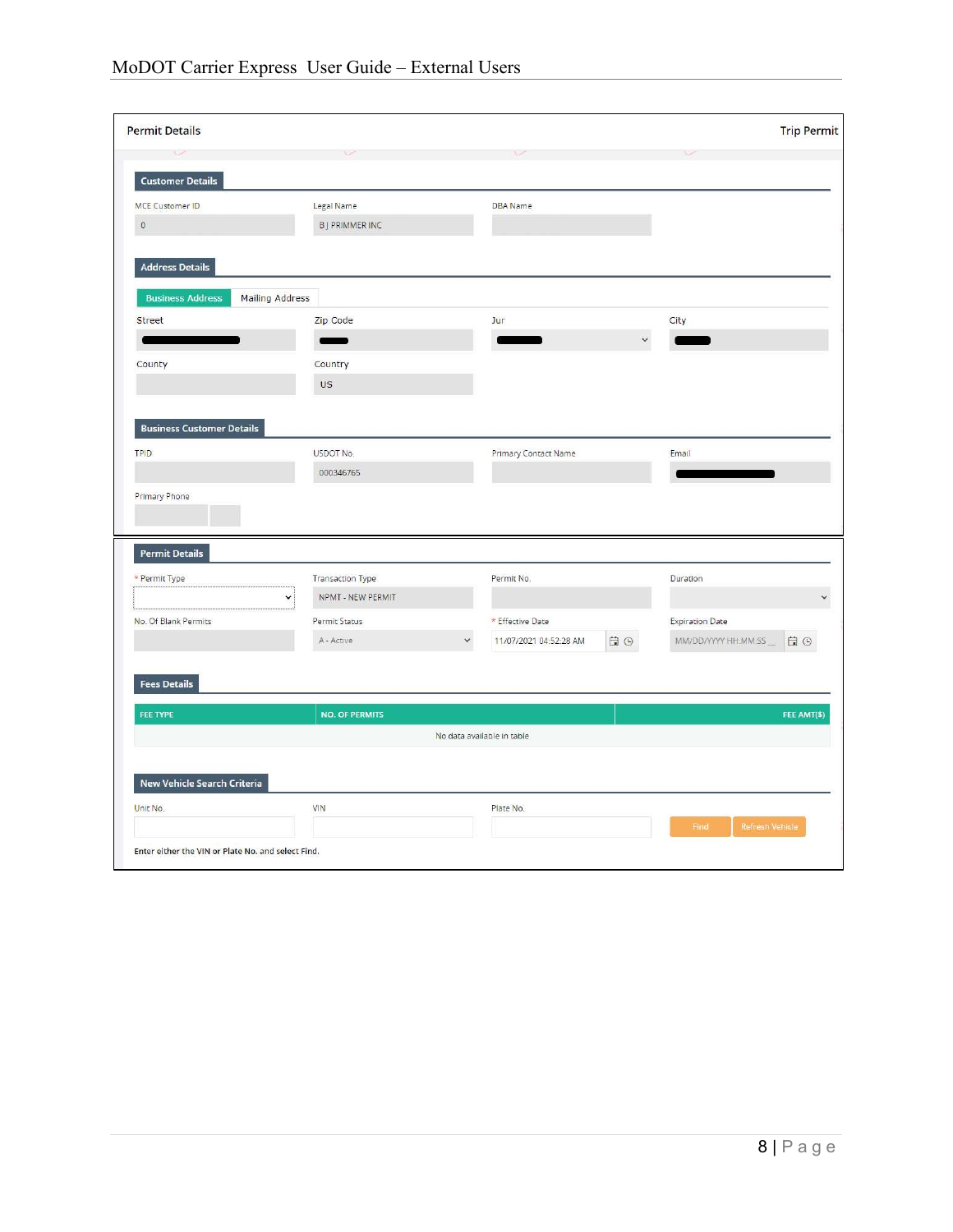| VIN                               |              | * Unit No.   | * Plate No.          | * Body Type  | $\check{~}$ |
|-----------------------------------|--------------|--------------|----------------------|--------------|-------------|
| * Make                            | $\check{~}$  | * Model Year | * Plate Jurisdiction | $\checkmark$ |             |
|                                   |              |              |                      |              |             |
| <b>Delivery Type</b>              |              |              |                      |              |             |
| Electronic Delivery Type<br>D-PDF | $\checkmark$ |              |                      |              |             |
| $+$ Comments                      |              |              |                      |              |             |

The Customer, Address and Business Customer Details are prepopulated and protected on the trip permit screen. The user can enter the required details on the following sections:

- Permit Details:
	- o Permit Type select one of the following permit types:
		- **F** IFTA 72- Hour Permits
		- **E** Combination IFTA/IRP Trip Permits
		- **IF IRP 72- Hour Permits**
	- o Permit No. auto-populates on selecting the Permit Type.
	- o Effective Date defaults to the current date and can be changed.
	- $\circ$  Expiration Date prepopulates based on the selected Permit Type and entered Effective Date.
- New Vehicle Search Criteria
	- o Enter Unit No., VIN or Plate No. and click Find to look the details up for the entered Vehicle.
		- **Refresh Vehicle will reset the Unit No, VIN and Plate No. fields.**
- Vehicle Details the details associated with the searched vehicle will prepopulate on this section. User must enter the following details:
	- o Unit No.
	- o Plate No.
	- o Body Type
	- o Make
	- o Model Year
	- o Plate Jurisdiction
- Delivery Type the Electronic Delivery Type defaults to PDF and cannot be changed.
- Comments enter any required comments in the comment section.
- Click PROCEED from the command line to view the verification screen.
- Click PAY NOW from the verification screen to process the payment.